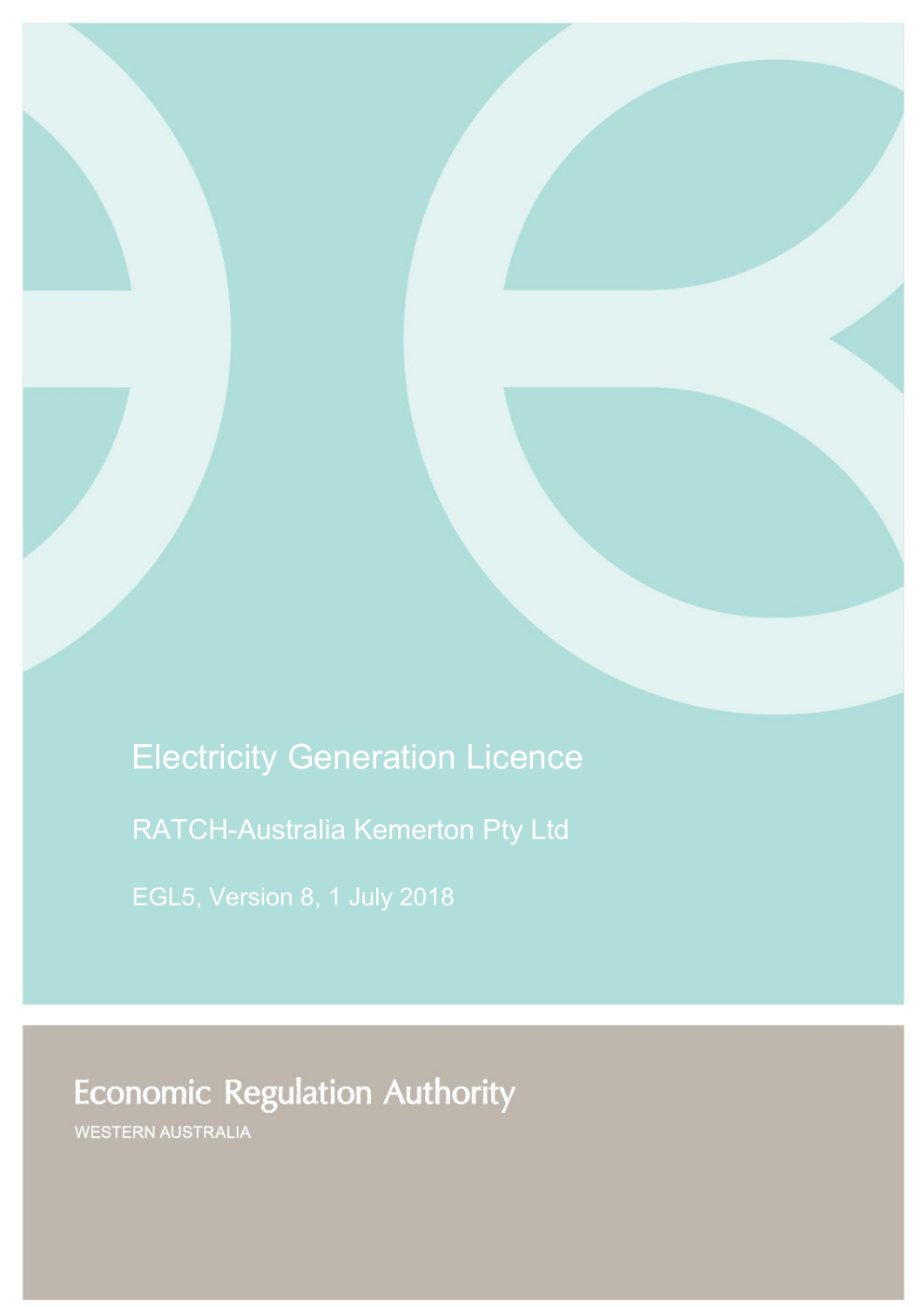### *ELECTRICITY INDUSTRY ACT 2004 (WA)*

| Licensee Name:            | <b>RATCH-Australia Kemerton Pty Ltd</b>                 |
|---------------------------|---------------------------------------------------------|
|                           | ABN 69 106 619 112                                      |
| Licence Area:             | The area set out in the plan referred to in clause 2.5. |
| Licence Number:           | EGL <sub>5</sub>                                        |
| <b>Commencement Date:</b> | 20 March 2006                                           |
| <b>Version Number:</b>    | 8                                                       |
| <b>Version Date:</b>      | 1 July 2018                                             |
| <b>Expiry Date:</b>       | 19 March 2036                                           |

Signed by a delegate; member; or the Chair of the Economic Regulation Authority

1 July 2018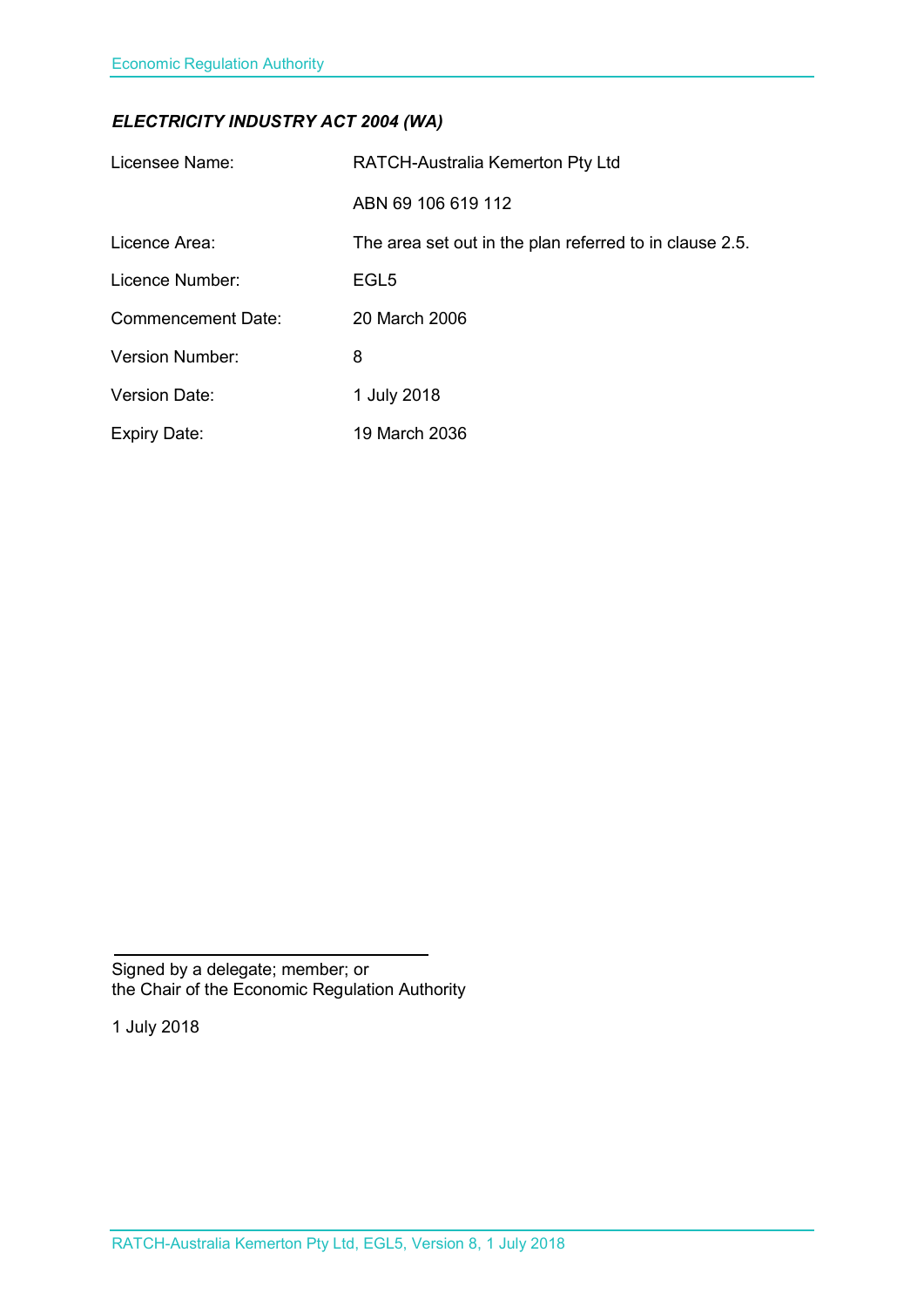## Index

| 1. |     |  |  |
|----|-----|--|--|
|    | 1.1 |  |  |
|    | 1.2 |  |  |
| 2. |     |  |  |
|    | 2.1 |  |  |
|    | 2.2 |  |  |
|    | 2.3 |  |  |
|    | 2.4 |  |  |
|    | 2.5 |  |  |
| 3. |     |  |  |
|    | 3.1 |  |  |
|    | 3.2 |  |  |
|    | 3.3 |  |  |
|    | 3.4 |  |  |
|    | 3.5 |  |  |
|    | 3.6 |  |  |
|    | 3.7 |  |  |
|    | 3.8 |  |  |
|    | 3.9 |  |  |
| 4. |     |  |  |
|    | 4.1 |  |  |
|    | 4.2 |  |  |
|    | 4.3 |  |  |
|    | 4.4 |  |  |
|    | 4.5 |  |  |
| 5. |     |  |  |
|    | 5.1 |  |  |
|    | 5.2 |  |  |
|    | 5.3 |  |  |
|    |     |  |  |
|    |     |  |  |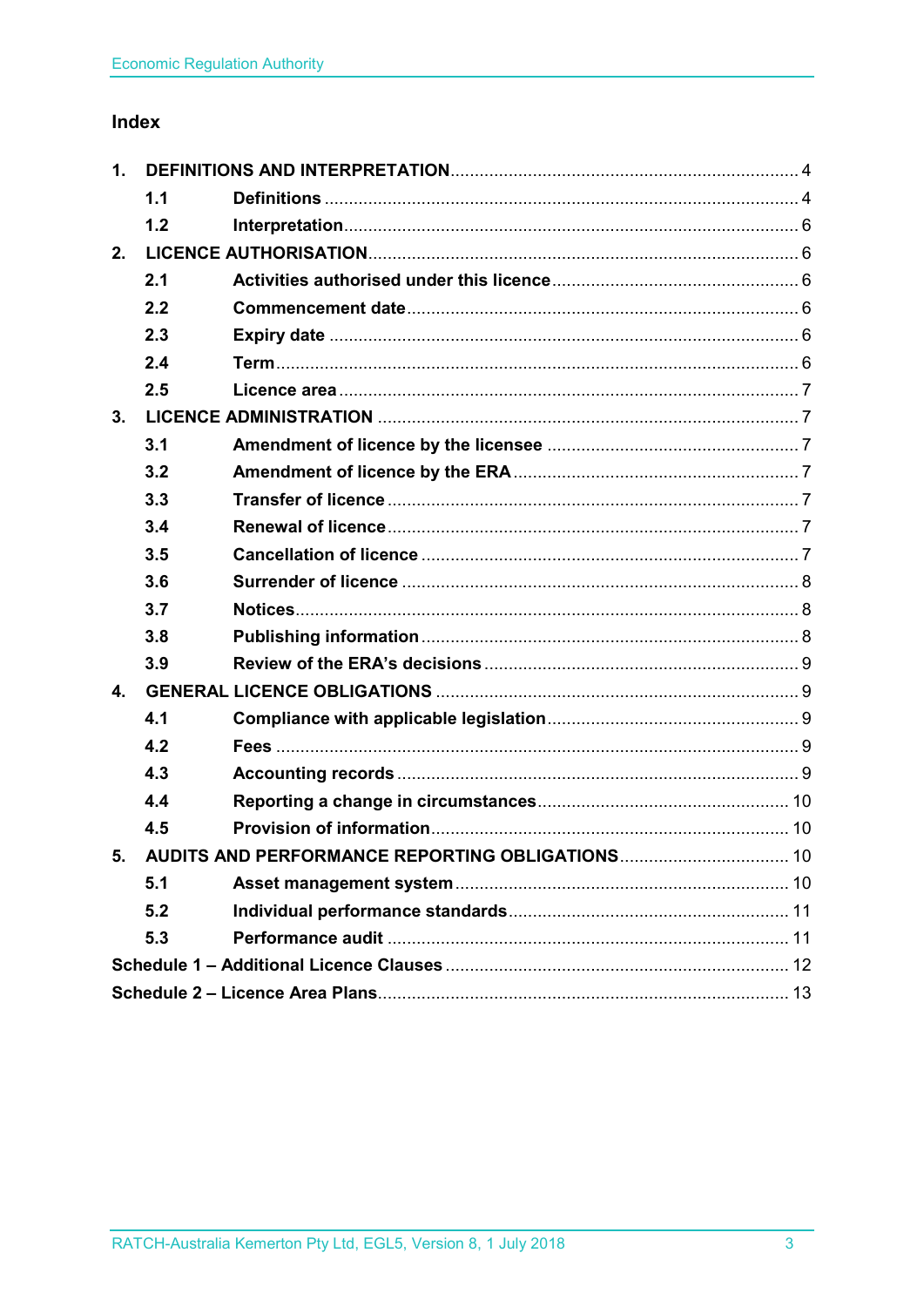### <span id="page-3-0"></span>**1. DEFINITIONS AND INTERPRETATION**

#### <span id="page-3-1"></span>**1.1 Definitions**

1.1.1 In this *licence*, the following definitions apply unless the context otherwise requires:

*Act* means the *Electricity Industry Act 2004* (WA).

#### *applicable legislation* means:

- (a) the *Act*; and
- (b) the *Regulations* and the *Codes*.

*asset management system* means the measures that are to be taken by the *licensee* for the proper maintenance, expansion or reduction of the *generating works*.

*business day* means a day which is not a Saturday, Sunday or a Public Holiday in Western Australia.

*Code* means:

- (a) Not Used
- (b) Not Used
- (c) the *Electricity Industry (Metering) Code 2012*;
- (d) Not Used

*commencement date* means the date the *licence* was first granted by the *ERA* being the date specified in clause 2.2.

*electricity* has the meaning given to that term in section 3 of the *Act*.

*electronic means* means:

- (a) the internet;
- (b) email, being:
	- (i) in relation to the *ERA*, the *ERA's* email address as notified to the *licensee*; and
	- (ii) in relation to the *licensee*, the email address specified in the licence application or other such email address as notified in writing to the *ERA*; or
	- (iii) any other similar means,

but does not include facsimile or telephone.

*ERA* means the Economic Regulation Authority.

*expiry date* means the date specified in clause 2.3.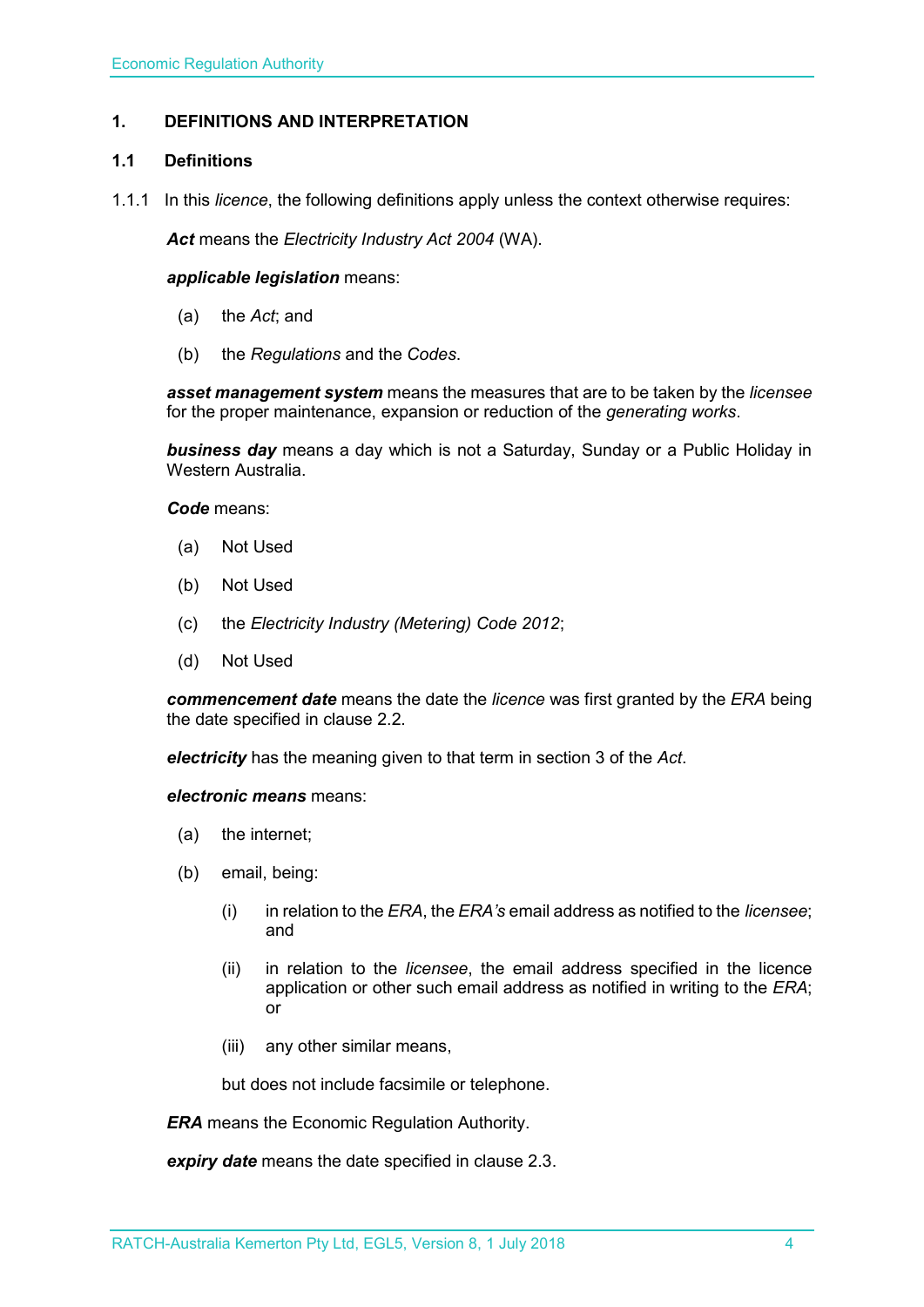*generating works* has the meaning given to that term in section 3 of the *Act.*

*individual performance standards* mean any standards prescribed by the *ERA* for an individual *licensee* pursuant to clause 5.2 of the *licence*.

*licence* means:

- (a) this document (excluding the title page and the second page of this document);
- (b) any Schedules to this document; and
- (c) any individual *performance standards* approved by the *ERA* pursuant to clause 5.2.

*licence area* is the area stated in clause 2.5 of this licence.

*licensee* means RATCH-Australia Kemerton Pty Ltd, ABN 69 106 619 112.

*licensee's assets* means the *licensee*'s *distribution system*, *transmission system* or *generating works* (as the case may be).

*notice* means a written notice, agreement, consent, direction, representation, advice, statement or other communication required or given pursuant to, or in connection with, this *licence*.

*operate* has the meaning given to that term in section 3 of the *Act*.

*performance audit* means an audit of the effectiveness of measures taken by the *licensee* to meet the *performance criteria* in this *licence*.

#### *performance criteria* means:

- (a) the terms and conditions of the *licence*; and
- (b) any other relevant matter in connection with the *applicable legislation* that the *ERA* determines should form part of the *performance audit*.

**publish** in relation to a report or information means either:

- (a) posting the report or information on the *licensee's* website; or
- (b) sending the report or information to the *ERA* to be published on the *ERA's* website.

#### *Regulations* means:

- (a) *Economic Regulation Authority (Licensing Funding) Regulations 2014*;
- (b) Not Used
- (c) Not Used
- (d) *Electricity Industry (Licence Conditions) Regulations 2005*;
- (e) Not Used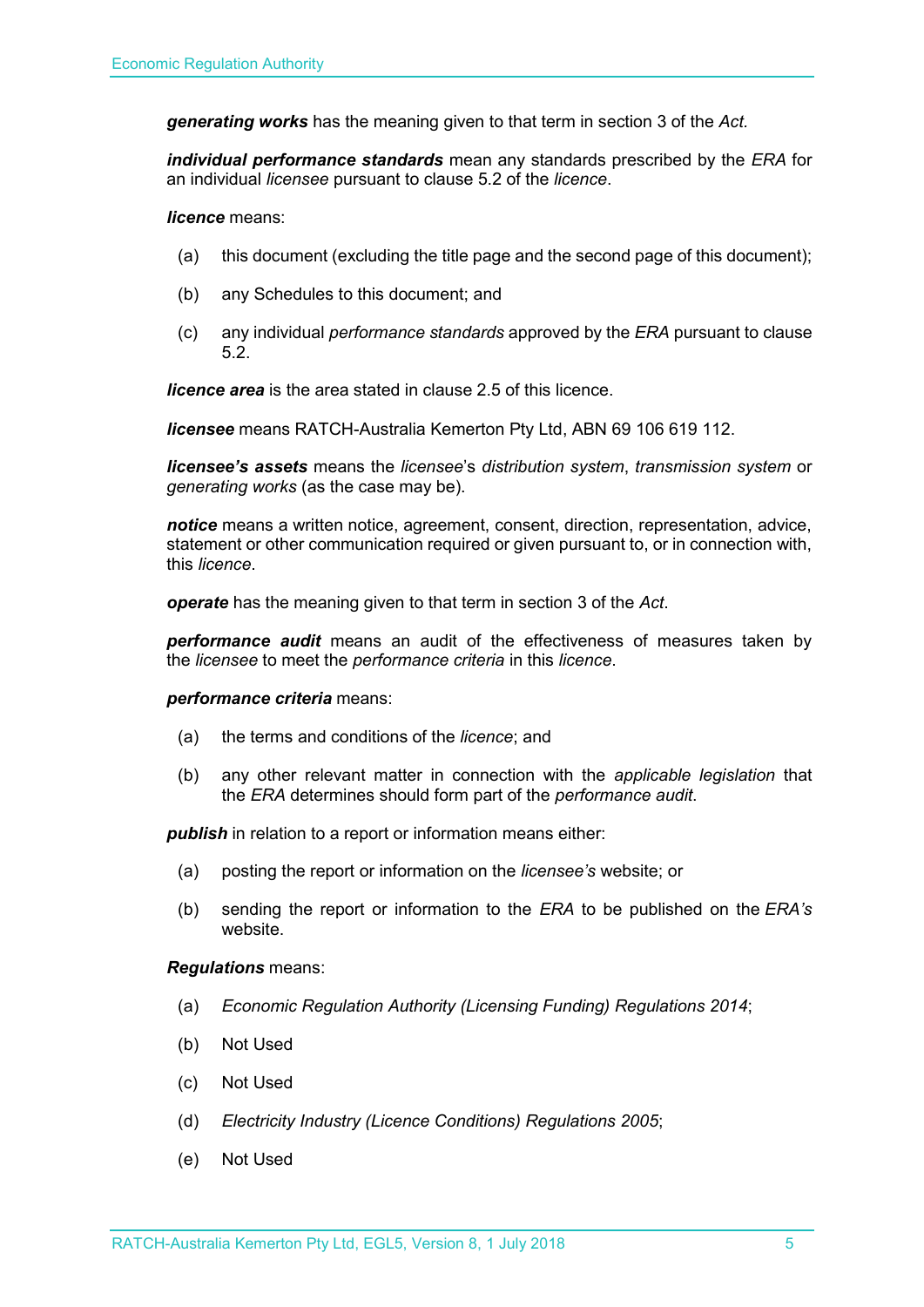(f) Not Used

*related body corporate* has the meaning given to that term in section 50 of the *Corporations Act 2001 (Cwth)*.

*reviewable decision* means a decision by the *ERA* pursuant to:

- (a) clause 3.8.3;
- (b) clause 5.1.5;
- (c) clause 5.1.7;
- (d) clause 5.2.2;
- (e) clause 5.3.2; or
- (f) clause 5.3.4,

of this *licence*.

*version date* means the date on which the *licence* was last amended pursuant to clause 3.1 or clause 3.2.

#### <span id="page-5-0"></span>**1.2 Interpretation**

1.2.1 A reference in this *licence* to any *applicable legislation* includes, unless the context otherwise requires, any statutory modification, amendment, replacement or re-enactment of that *applicable legislation*.

#### <span id="page-5-1"></span>**2. LICENCE AUTHORISATION**

#### <span id="page-5-2"></span>**2.1 Activities authorised under this licence**

2.1.1 The *licensee* is granted a licence for the *licence area* to construct and *operate generating works* or *operate* existing *generating works* in accordance with the terms and conditions of this *licence*.

#### <span id="page-5-3"></span>**2.2 Commencement date**

2.2.1 20 March 2006

#### <span id="page-5-4"></span>**2.3 Expiry date**

2.3.1 19 March 2036

### <span id="page-5-5"></span>**2.4 Term [Section 15 of the Act]**

- 2.4.1 This *licence* commences on the *commencement date* and continues until the earlier of:
	- (a) the cancellation of the *licence* pursuant to clause 3.5 of this *licence*;
	- (b) the surrender of the *licence* pursuant to clause 3.6 of this *licence*; or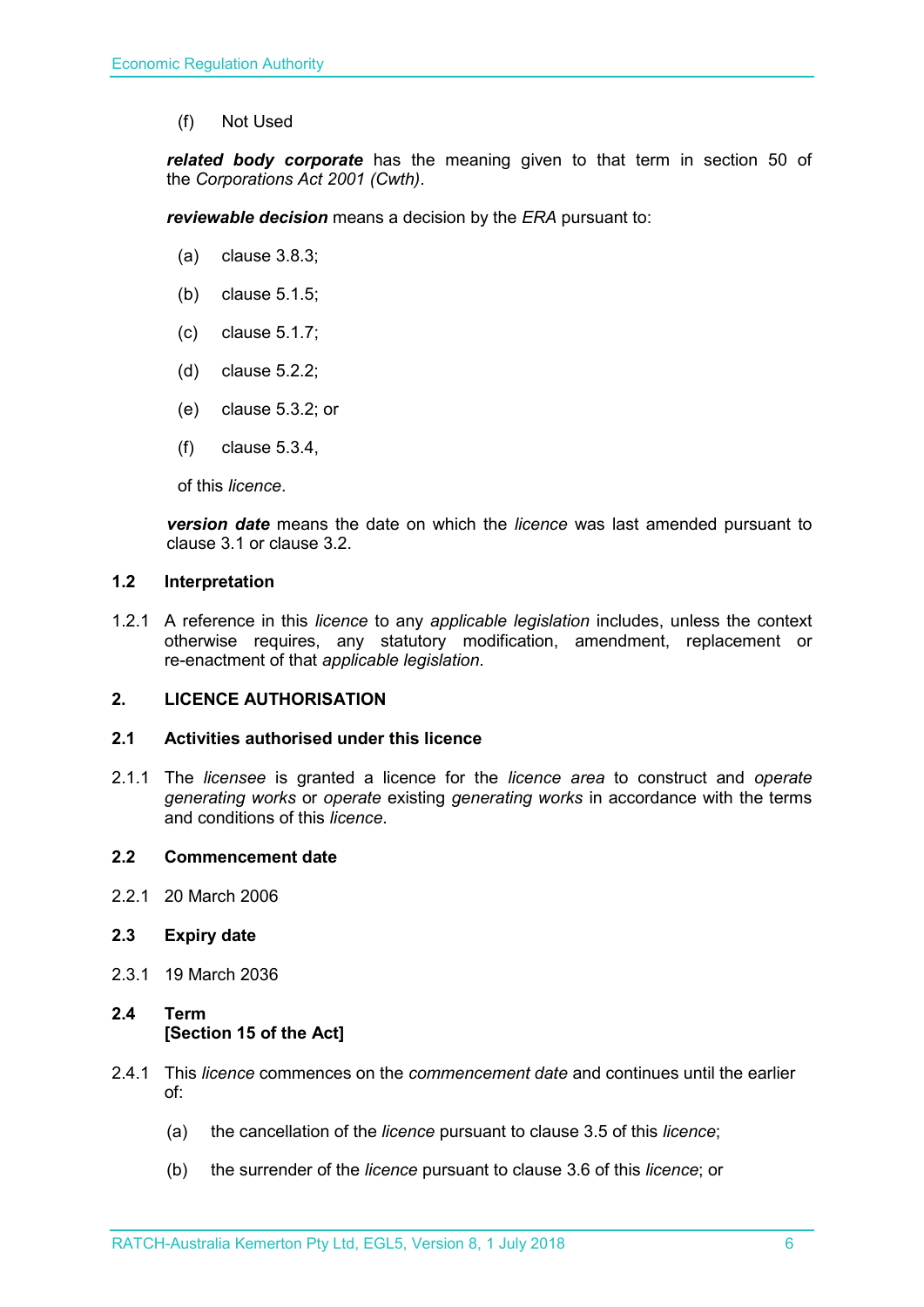(c) the *expiry date*.

#### <span id="page-6-0"></span>**2.5 Licence area**

2.5.1 The *licence area* is set out in plan(s):

ERA-EL-067(A)

2.5.2 The *licence area* plan(s) is provided in Schedule 2.

#### <span id="page-6-1"></span>**3. LICENCE ADMINISTRATION**

- <span id="page-6-2"></span>**3.1 Amendment of licence by the licensee [Section 21 of the Act]**
- 3.1.1 The *licensee* may apply to the *ERA* to amend the *licence* in accordance with the *Act.*

#### <span id="page-6-3"></span>**3.2 Amendment of licence by the ERA [Section 22 of the Act]**

- 3.2.1 Subject to any *applicable legislation*, the *ERA* may amend the *licence* at any time in accordance with this clause.
- 3.2.2 Before amending the *licence* under clause 3.2.1, the *ERA* must:
	- (a) provide the *licensee* with written *notice* of the proposed amendments under consideration by the *ERA*;
	- (b) allow 15 *business days* for the *licensee* to make submissions on the proposed amendments; and
	- (c) take into consideration those submissions.
- 3.2.3 This clause also applies to the substitution of the existing *licence*.
- 3.2.4 For avoidance of doubt, the *licensee* will not have to pay a fee for amendments under clause 3.2.1.

#### <span id="page-6-4"></span>**3.3 Transfer of licence [Section 18 of the Act]**

3.3.1 This *licence* may be transferred only in accordance with the *Act.*

#### <span id="page-6-5"></span>**3.4 Renewal of licence [Section 16 of the Act]**

3.4.1 This *licence* may be renewed only in accordance with the *Act*.

#### <span id="page-6-6"></span>**3.5 Cancellation of licence [Section 35 of the Act]**

3.5.1 This *licence* may be cancelled only in accordance with the *Act*.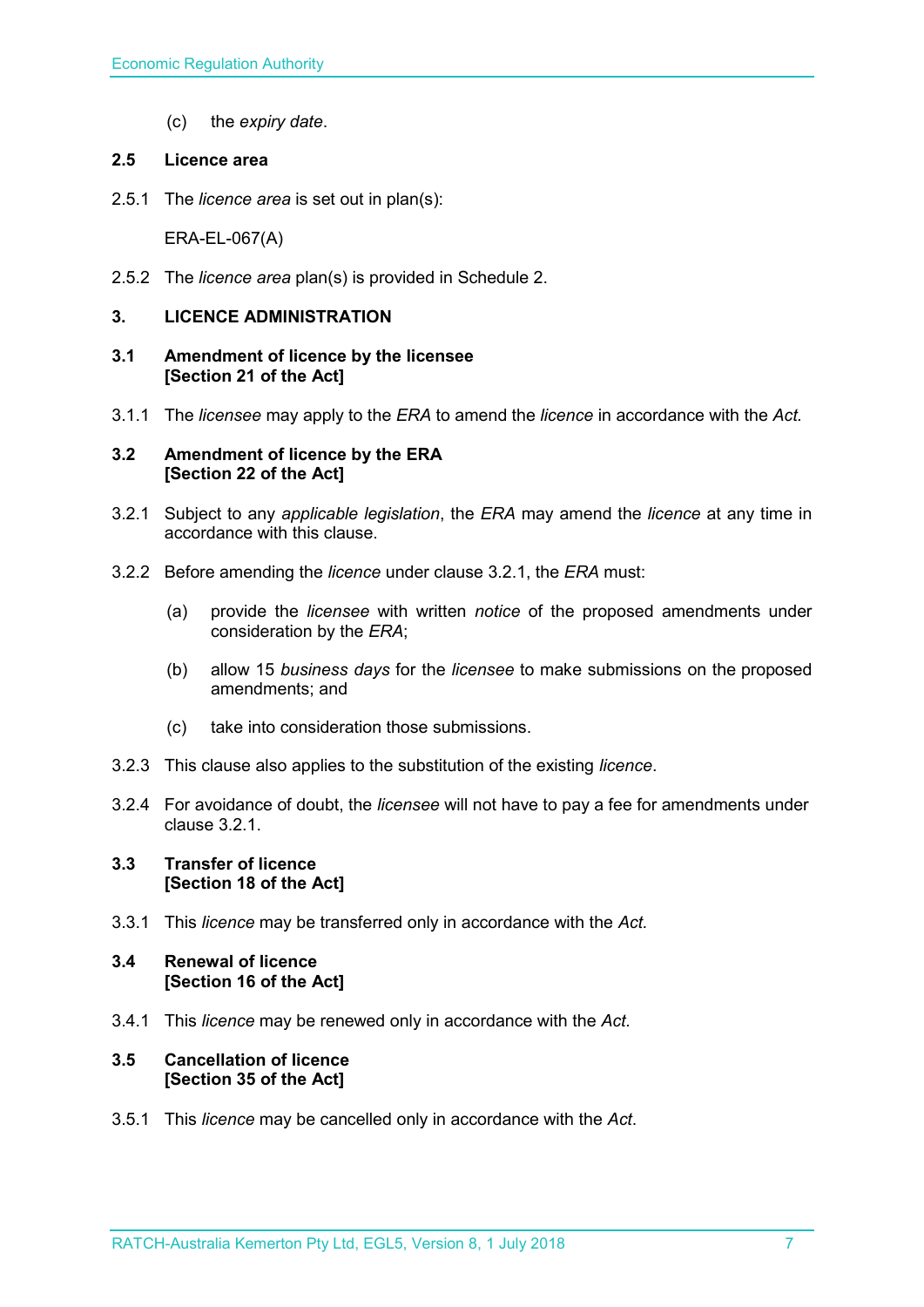#### <span id="page-7-0"></span>**3.6 Surrender of licence [Schedule 1 of the Act]**

- 3.6.1 The *licensee* may only surrender the *licence* pursuant to this clause 3.6.
- 3.6.2 If the *licensee* intends to surrender the *licence* the *licensee* must, by *notice* in writing to the *ERA*:
	- (a) set out the date that the *licensee* wishes the surrender of the *licence* to be effective; and
	- (b) set out the reasons why the *licensee* wishes to surrender the *licence*, including the reasons why it would not be contrary to the public interest for the surrender of the *licence* to be effective on the date set out in the *notice*.
- 3.6.3 Upon receipt of the *notice* from the *licensee* pursuant to clause 3.6.2, the *ERA* will publish the *notice*.
- 3.6.4 Notwithstanding clause 3.6.2, the surrender of the *licence* will only take effect on the later of the day that:
	- (a) the *ERA* publishes a *notice* of the surrender in the Western Australian Government Gazette, such date to be at the discretion of the *ERA*; and
	- (b) the *licensee* hands back the *licence* to the *ERA*.
- 3.6.5 The *licensee* will not be entitled to a refund of any fees by the *ERA*.

#### <span id="page-7-1"></span>**3.7 Notices**

- 3.7.1 Unless otherwise specified, all *notices* must be in writing.
- 3.7.2 A *notice* will be regarded as having been sent and received:
	- (a) when delivered in person to the addressee; or
	- (b) three *business days* after the date of posting if the *notice* is posted in Western Australia; or
	- (c) five *business days* after the date of posting if the *notice* is posted outside Western Australia; or
	- (d) if sent by facsimile when, according to the sender's transmission report, the *notice* has been successfully received by the addressee; or
	- (e) if sent by *electronic means* when, according to the sender's electronic record, the *notice* has been successfully sent to the addressee.

#### <span id="page-7-2"></span>**3.8 Publishing information**

3.8.1 The *ERA* may direct the *licensee* to *publish*, within a specified timeframe, any information it considers relevant in connection with the *licensee* or the performance by the *licensee* of its obligations under this *licence*.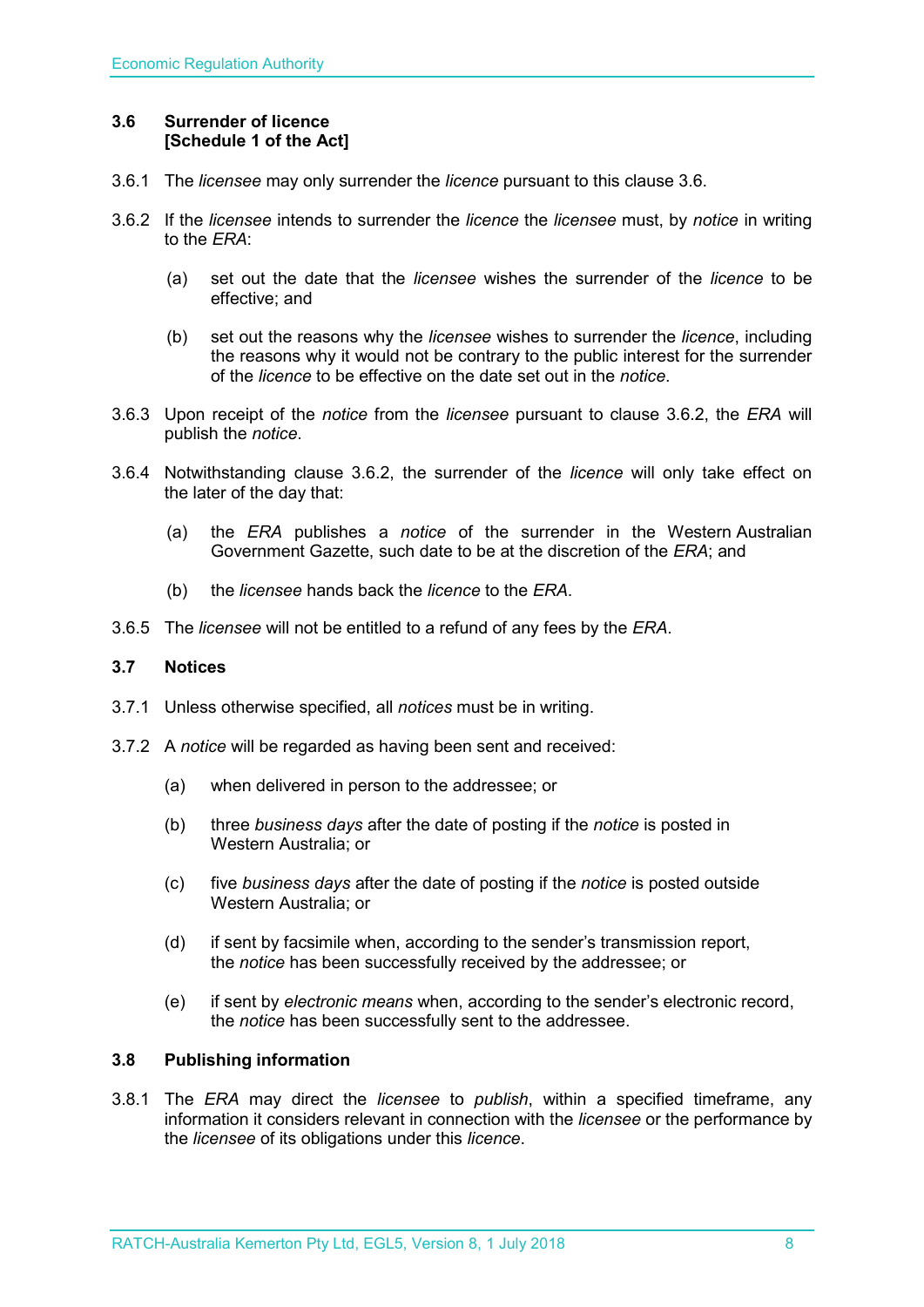- 3.8.2 Subject to clause 3.8.3, the *licensee* must *publish* the information referred to in clause 3.8.1.
- 3.8.3 If the *licensee* considers that the information is confidential it must:
	- (a) immediately notify the *ERA*; and
	- (b) seek a review of the *ERA's* decision in accordance with clause 3.9.
- 3.8.4 Once it has reviewed the decision, the *ERA* will direct the *licensee* in accordance with the review to:
	- (a) *publish* the information;
	- (b) *publish* the information with the confidential information removed or modified; or
	- (c) not *publish* the information.

#### <span id="page-8-0"></span>**3.9 Review of the ERA's decisions**

- 3.9.1 The *licensee* may seek a review of a *reviewable decision* by the *ERA* pursuant to this *licence* in accordance with the following procedure:
	- (a) the *licensee* shall make a submission on the subject of the *reviewable decision* within 10 *business days* (or other period as approved by the *ERA*) of the decision; and
	- (b) the *ERA* will consider the submission and provide the *licensee* with a written response within 20 *business days*.
- 3.9.2 For avoidance of doubt, this clause does not apply to a decision of the *ERA* pursuant to the *Act*, nor does it restrict the *licensee's* right to have a decision of the *ERA* reviewed in accordance with the *Act*.

#### <span id="page-8-1"></span>**4. GENERAL LICENCE OBLIGATIONS**

#### <span id="page-8-2"></span>**4.1 Compliance with applicable legislation**

4.1.1 Subject to any modifications or exemptions granted pursuant to the *Act*, the *licensee* must comply with any *applicable legislation*.

#### <span id="page-8-3"></span>**4.2 Fees**

4.2.1 The *licensee* must pay the applicable fees and charges in accordance with the *Regulations*.

#### <span id="page-8-4"></span>**4.3 Accounting records [Schedule 1 of the Act]**

4.3.1 The *licensee* and any *related body corporate* must maintain accounting records that comply with standards issued by the Australian Accounting Standards Board or equivalent International Accounting Standards.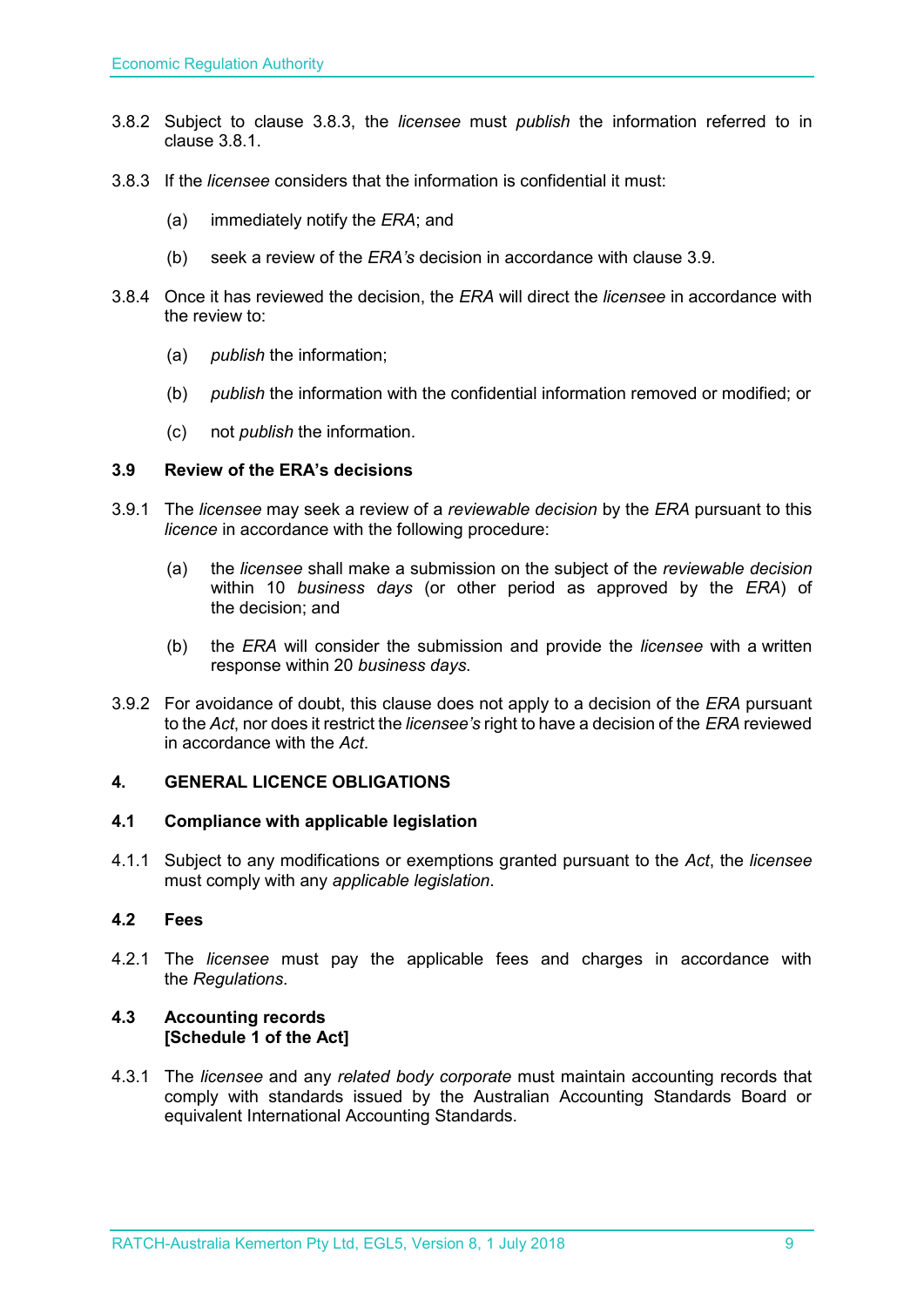#### <span id="page-9-0"></span>**4.4 Reporting a change in circumstances**

- 4.4.1 The *licensee* must report to the *ERA*:
	- (a) if the *licensee* is under external administration as defined by the *Corporations Act 2001 (Cwth)* within 2 *business days* of such external administration occurring; or
	- (b) if the *licensee*:
		- (i) experiences a change in the *licensee's* corporate, financial or technical circumstances upon which this *licence* was granted; and
		- (ii) the change may materially affect the *licensee's* ability to perform its obligations under this *licence*,

within 10 *business days* of the change occurring; or

- (c) if the:
	- (i) *licensee's* name;
	- (ii) *licensee's* ABN; or
	- (iii) *licensee's* address,

changes, within 10 *business days* of the change occurring.

#### <span id="page-9-1"></span>**4.5 Provision of information [Schedule 1 of the Act]**

4.5.1 The *licensee* must provide to the *ERA*, in the manner and form described by the *ERA*, specified information on any matter relevant to the operation or enforcement of the *licence*, the operation of the licensing scheme provided for in Part 2 of the *Act*, or the performance of the *ERA's* functions under that Part.

#### <span id="page-9-2"></span>**5. AUDITS AND PERFORMANCE REPORTING OBLIGATIONS**

#### <span id="page-9-3"></span>**5.1 Asset management system [Section 14 of the Act]**

- 5.1.1 The *licensee* must provide for an *asset management system* in respect of the *licensee's assets*.
- 5.1.2 The *licensee* must notify the *ERA* of the details of the *asset management system* within five *business days* from the later of:
	- (a) the *commencement date*; and
	- (b) the completion of construction of the *licensee's assets*.
- 5.1.3 The *licensee* must notify the *ERA* of any substantial change to the *asset management system* within ten *business days* of such change.
- 5.1.4 The *licensee* must provide the *ERA* with a report by an independent expert, acceptable to the *ERA*, as to the effectiveness of the *asset management system* not less than once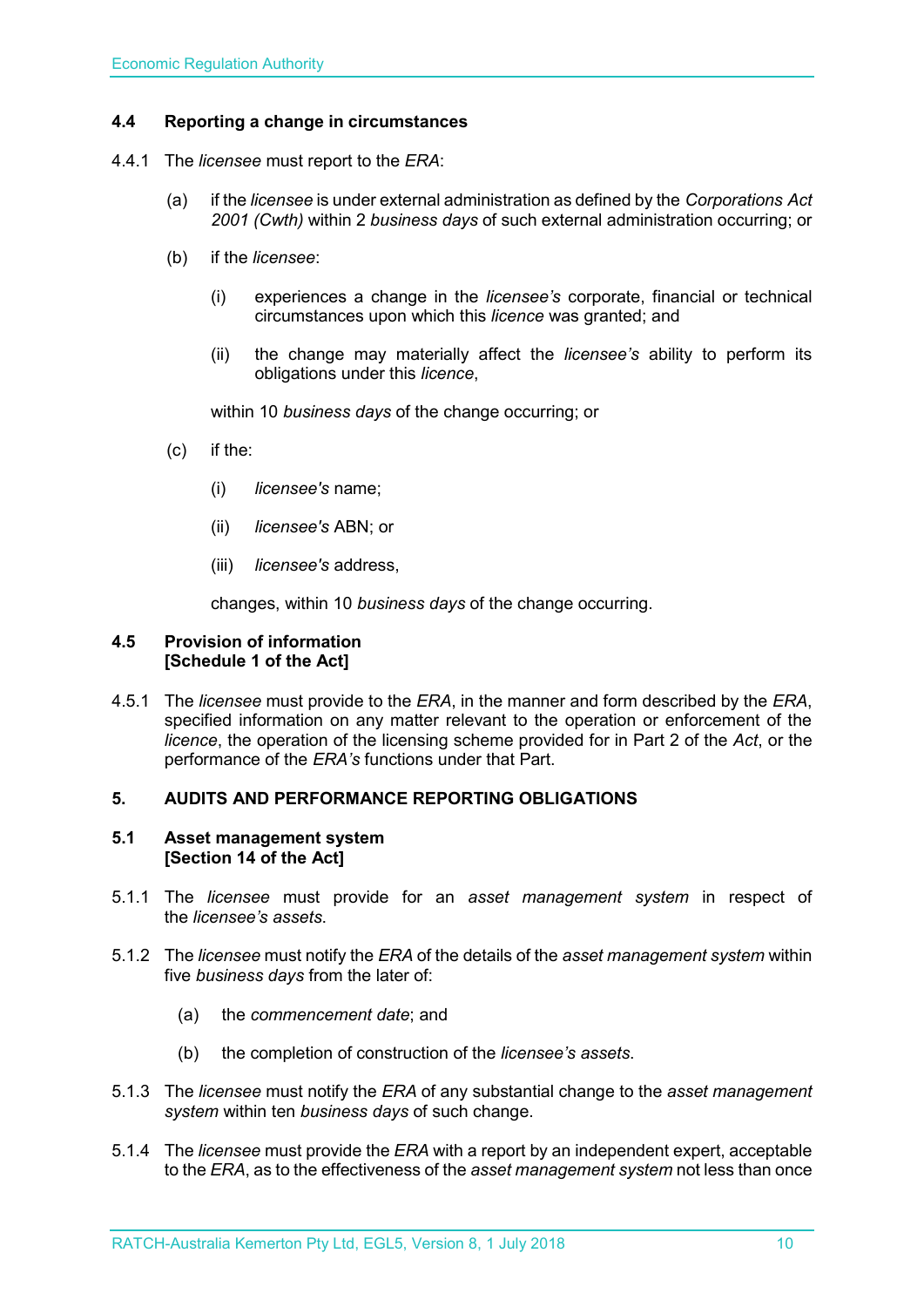in every period of 24 months calculated from the *commencement date (*or any longer period that the *ERA* allows by *notice* in writing).

- 5.1.5 The *licensee* must comply, and must require the *licensee's* expert to comply, with the *ERA's* standard audit guidelines.
- 5.1.6 The *licensee* may seek a review of any of the requirements of the *ERA*'s standard audit guidelines dealing with the *asset management system* in accordance with clause 3.9.
- 5.1.7 The review of the *asset management system* must be conducted by an independent expert approved by the *ERA*. If the *licensee* fails to nominate an independent expert within one month of the date that the review of the *asset management system* was due, or the independent expert nominated by the *licensee* is rejected on two successive occasions by the *ERA*, the *ERA* may choose an independent expert to conduct the review of the *asset management system*.

#### <span id="page-10-0"></span>**5.2 Individual performance standards**

- 5.2.1 Performance standards are contained in *applicable legislation*.
- 5.2.2 The *ERA* may prescribe *individual performance standards* applying to the *licensee* in respect of the *licensee's* obligations under this *licence* or the *applicable legislation*.
- 5.2.3 Before approving any *individual performance standards* under this clause, the *ERA* will:
	- (a) provide the *licensee* with a copy of the proposed *individual performance standards*;
	- (b) allow 15 *business days* for the *licensee* to make submissions on the proposed *individual performance standards*; and
	- (c) take into consideration those submissions.
- 5.2.4 Once approved by the *ERA*, the *individual performance standards* are included as additional terms and conditions to this *licence*.

#### <span id="page-10-1"></span>**5.3 Performance audit [Section 13 of the Act]**

- 5.3.1 The *licensee* must, unless otherwise notified in writing by the *ERA*, provide the *ERA* with a *performance audit* within 24 months after the *commencement date*, and every 24 months thereafter.
- 5.3.2 The *licensee* must comply, and must require the *licensee's* auditor to comply, with the *ERA's* standard audit guidelines.
- 5.3.3 The *licensee* may seek a review of any of the requirements of the *ERA*'s standard audit guidelines in accordance with clause 3.9.
- 5.3.4 The *performance audit* must be conducted by an independent auditor approved by the *ERA*. If the *licensee* fails to nominate an auditor within one month of the date that the *performance audit* was due, or the auditor nominated by the *licensee* is rejected on two successive occasions by the *ERA*, the *ERA* may choose an independent auditor to conduct the *performance audit*.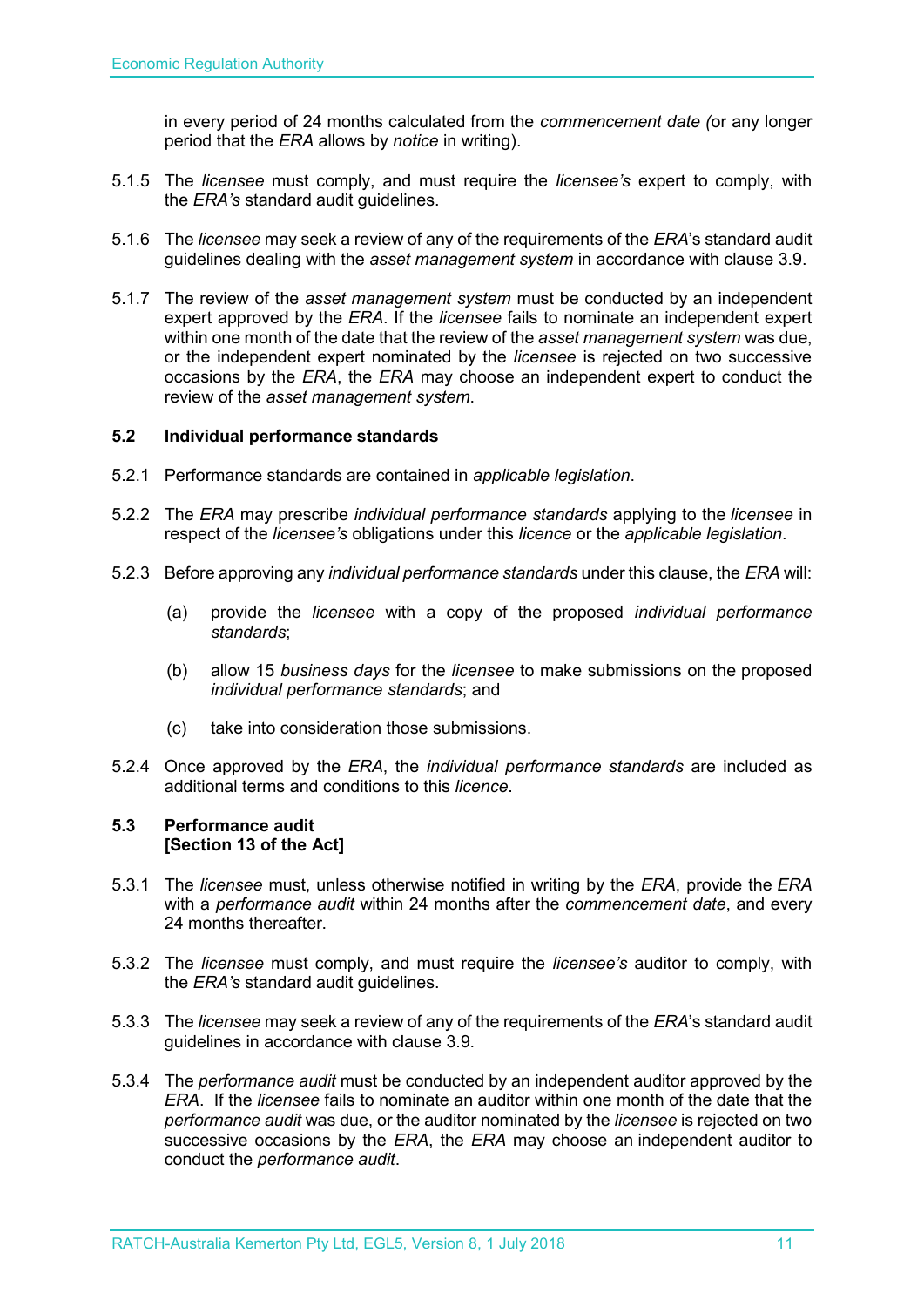# <span id="page-11-0"></span>**Schedule 1 – Additional Licence Clauses**

# **(Not Used)**

RATCH-Australia Kemerton Pty Ltd, EGL5, Version 8, 1 July 2018 12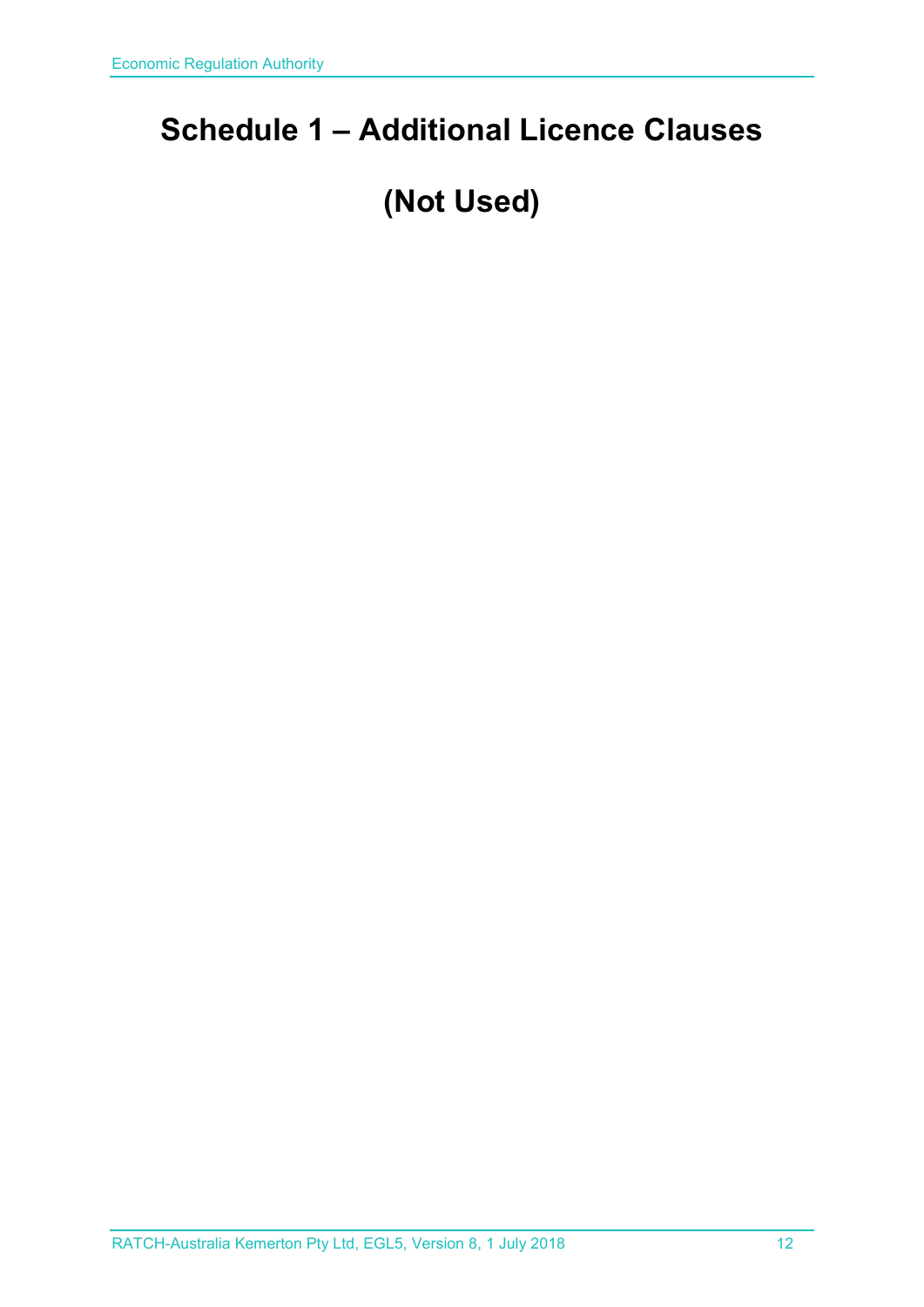# <span id="page-12-0"></span>**Schedule 2 – Licence Area Plans**